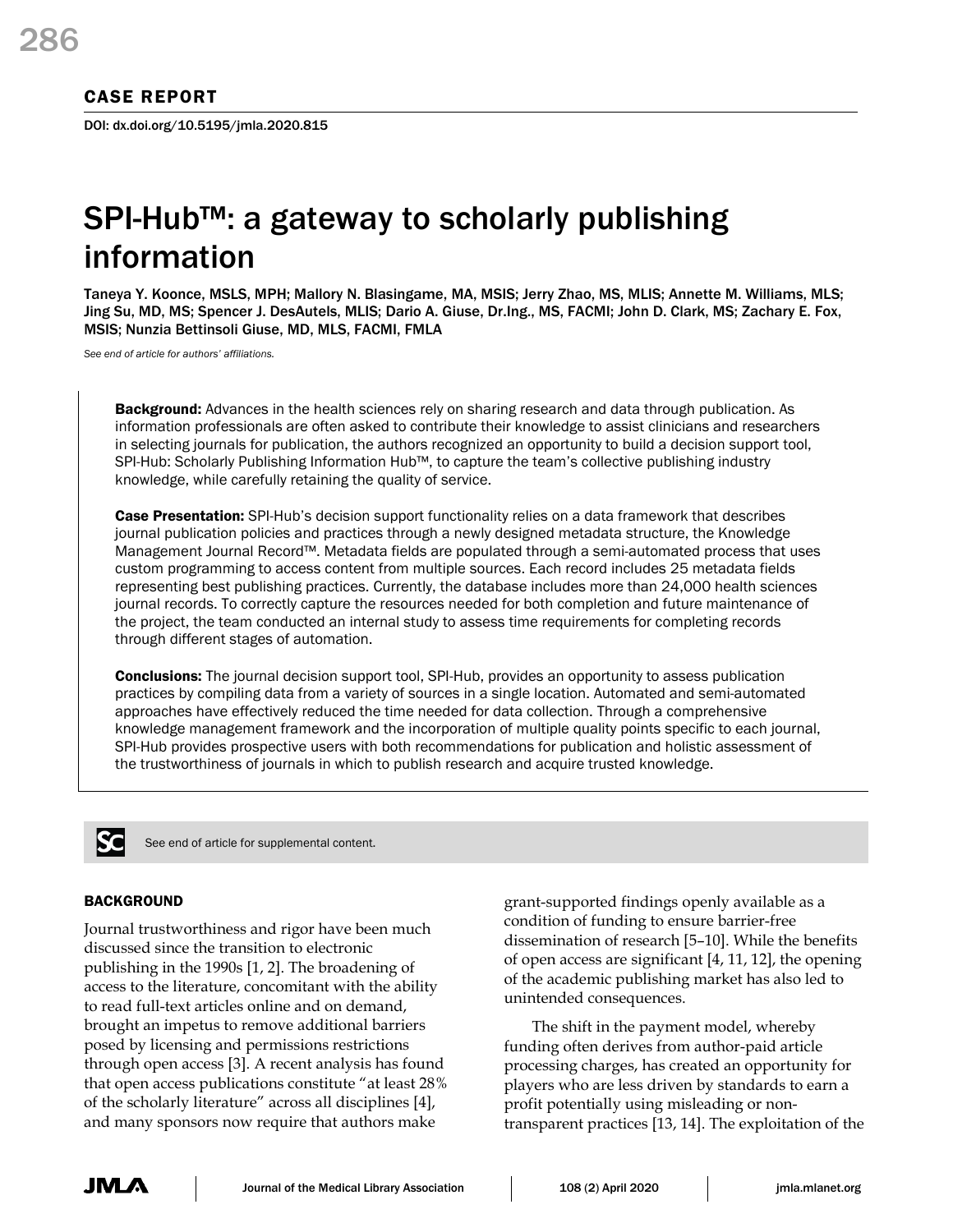pay-for-publication model threatens the integrity of the scientific communication process and confounds the ability to assess journal quality [15–17]. A 2019 study reported that more than 150 systematic reviews and meta-analyses used content from a biomedical publisher against whom the Federal Trade Commission took legal action for deceptive business practices [18]. It is, thus, impossible to tell if ethical standards were maintained or peer review was performed. Researchers must be aware of journal assessment methods both to avoid using literature that is of unknown, possibly low, quality, as well as to avoid the risk of sending high-quality research to low-quality journals, which may result in reputational harm, low discoverability, and potential disappearance from the academic record [19, 20].

Long-established bibliographic databases—such as Ulrichsweb, OCLC's WorldCat, and the National Library of Medicine (NLM) Catalog [21–23]—offer objective, fact-based descriptive journal metadata. Such databases represent a journal at a single point in time, but unequivocal, current descriptive information requires consulting journal and/or publisher websites directly.

To assist authors in making decisions about where to publish, several organizations have issued guidance and checklists, including: Think. Check. Submit. [24], the Directory of Open Access Journals [25], and the World Association of Medical Editors algorithm [26]. Consistent among these assessment tools is an emphasis on considering multiple journal characteristics to assess a publication's approach to editorial practices and commitment to transparency. Weighing multiple journal characteristics is key, as "one-stop" approaches to identifying whether a journal is "legitimate" have proved elusive and controversial [27–29], and reliance on a single element such as the journal's inclusion in a specific database (citation or full-text) can be misleading [30].

However, finding each component of information for multiple journals can be a timeconsuming and daunting process. Several tools attempt to automate journal selection for potential authors and facilitate quick discovery of relevant journals for publication, based on scope and other elements such as impact metrics [31–41]. In the authors' experience, such tools often have one or more shortcoming: lack of details that specifically

indicate a journal's publication rigor and transparency as defined by the previously mentioned guidelines, journal inclusion limited to a specific publisher, commercial affiliations with companies specializing in manuscript preparation and editing services, availability via subscription services only, and subjective assessments of journal quality.

There is a clear challenge in evaluating quality and validity in the increasingly complex world of publishing. As has been our experience at the Center for Knowledge Management at Vanderbilt University Medical Center*,* information specialists are often called upon to assist clinicians and researchers in identifying where to publish their research and, in the process, steer them away from journals that lack rigor. As requests for assistance with journal investigation and selection have become more frequent, our team has recognized the need to scale the process through an innovative approach to automating its information specialists' collective knowledge of the publishing industry. Making the process scalable allows us to provide this important service while freeing our team's limited resources to address other challenges. Knowledge management approaches—such as knowledge curation, data organization, and content maintenance—can be directly applied to help guide clinicians and researchers through this dynamic landscape.

Our team's experience applying knowledge management strategies to inform clinical decision support [42, 43] was foundational as we developed our decision support tool for identifying journals and evaluating their transparency and rigor: the SPI-Hub: Scholarly Publishing Information Hub™. The tool's features and supporting metadata infrastructure, which we have coined the "Knowledge Management Journal Record™" [44], has facilitated the appraisal of journal transparency for informing authors' decisionmaking about publication venues as well as for clinicians and researchers who need to critically evaluate journals [45].

# CASE PRESENTATION

## Knowledge Management Journal Record™

Our center's approach to identifying where to publish manuscripts has traditionally involved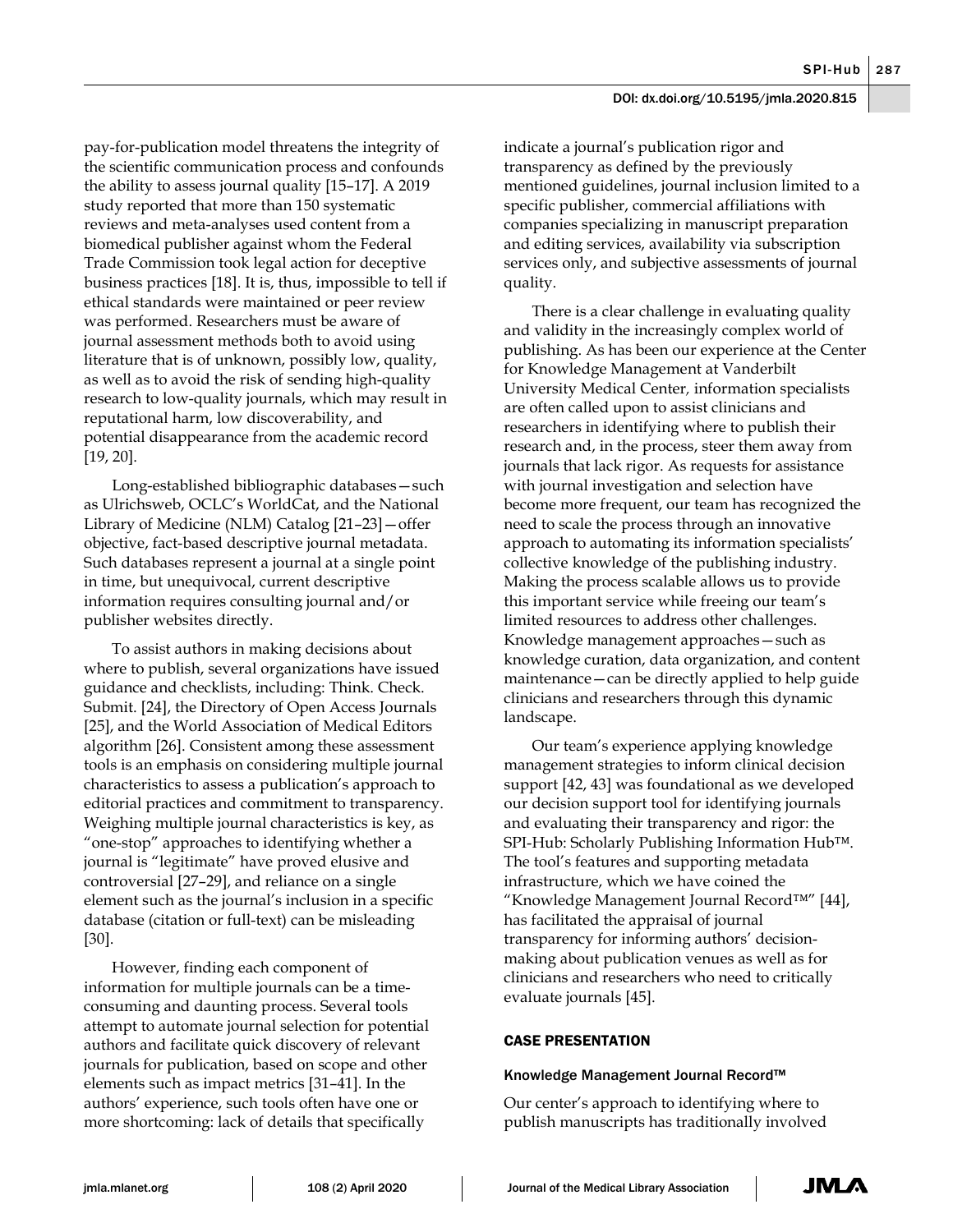manually capturing multiple data points to generate a snapshot of a journal's scope and publishing policies. We have leveraged our manual process, combined with best practices from the aforementioned criteria and checklists, to define the metadata for the Knowledge Management Journal Record. The record focuses on multiple journal rigor and quality data points that can support informed decision-making for all journal types and avoids prescribing subjective assessments. The Knowledge Management Journal Record is intentionally designed to present users with impartial, current data about journals in as objective a manner as possible, allowing users to judge which elements of the journal record are most important to them.

The current fields in the Knowledge Management Journal Record have been selected based on a comprehensive review of publication guidelines and standards and the ease with which fields could be captured in a structured and/or semi-automated manner. The fields are organized in four sections: "General Information" (e.g., publication frequency, publication start year); "Metrics & Indexing" (e.g., MEDLINE indexing status); "Publication Policies" (e.g., Committee on Publication Ethics membership status, archiving status); and "Open Access" (e.g., Directory of Open Access Journals inclusion status, Creative Commons licenses offered). Supplemental Appendix A provides a detailed description, rationale, and data source for each of the twenty-five fields.

## SPI-Hub: Scholarly Publishing Information Hub™ features

Leveraging the Knowledge Management Journal Record as its core infrastructure, we created SPI-Hub as a decision support tool for journal identification and assessment. SPI-Hub currently includes three primary functionalities: "Search by Topic," "Search by Journal," and "Search by Author." Links to journal suggestion and selection resources that are publicly available are also provided in a "Resources" tab for prospective users to consult as a complement to SPI-Hub's information. A "Contact Us" page allows users to provide feedback and suggest journals to add to the SPI-Hub database. The "Contact Us" page has a tab with Frequently Asked Questions (supplemental Appendix B), which provides answers to questions received from users' feedback that we are working to address in the next version of SPI-Hub. This page will be updated on an ongoing basis as suggestions are implemented and we continue to expand and refine SPI-Hub.

**Search by Topic.** To help prospective authors find journals that publish works on a given topic, the tool offers a multifaceted search against PubMed. Using the Entrez Programming Utilities interface (Eutilities) provided by the National Center for Biotechnology Information (NCBI), we first recommend subject keywords from the PubMed autocompleter [46] for user search terms; free text keywords are also allowed. The NCBI E-utilities interface is used to retrieve PubMed citations and abstracts inclusive of all matching terms; search results are then aggregated at the journal level; and a ranked list of active journals publishing on the user's submitted topic is generated.

The ranking uses a weighted algorithm that is largely informed by the team's expertise and knowledge of authorship rules and regulations, publication standards, and the publishing industry. Results are displayed in two columns, with one column showing the default results ranking and a second column with citation-based impact metrics added to the weighting, because impact metrics are often used by authors as a criterion for journal selection but have known limitations as indicators of journal quality [47–49]. Once results are returned, users can view the record of each journal or, alternatively, select up to three journals for a comparison view. Information buttons are included throughout the record to provide brief field definitions to aid users in assessing the information in any specific metadata field. Figures 1, 2, and 3 show an actual search for an informatics faculty member, recently conducted using SPI-Hub, to identify journals to submit a research article in the areas of "precision medicine," "decision support," "machine learning," and "electronic health records."

**Search by Journal Name.** The journal name search allows users to find detailed information about a specific journal. This function searches across all names and alternate titles of a journal in our database and utilizes an autocompleter for convenience. Upon a successful match, SPI-Hub retrieves the Knowledge Management Journal Record entry for the journal (supplemental Appendix C).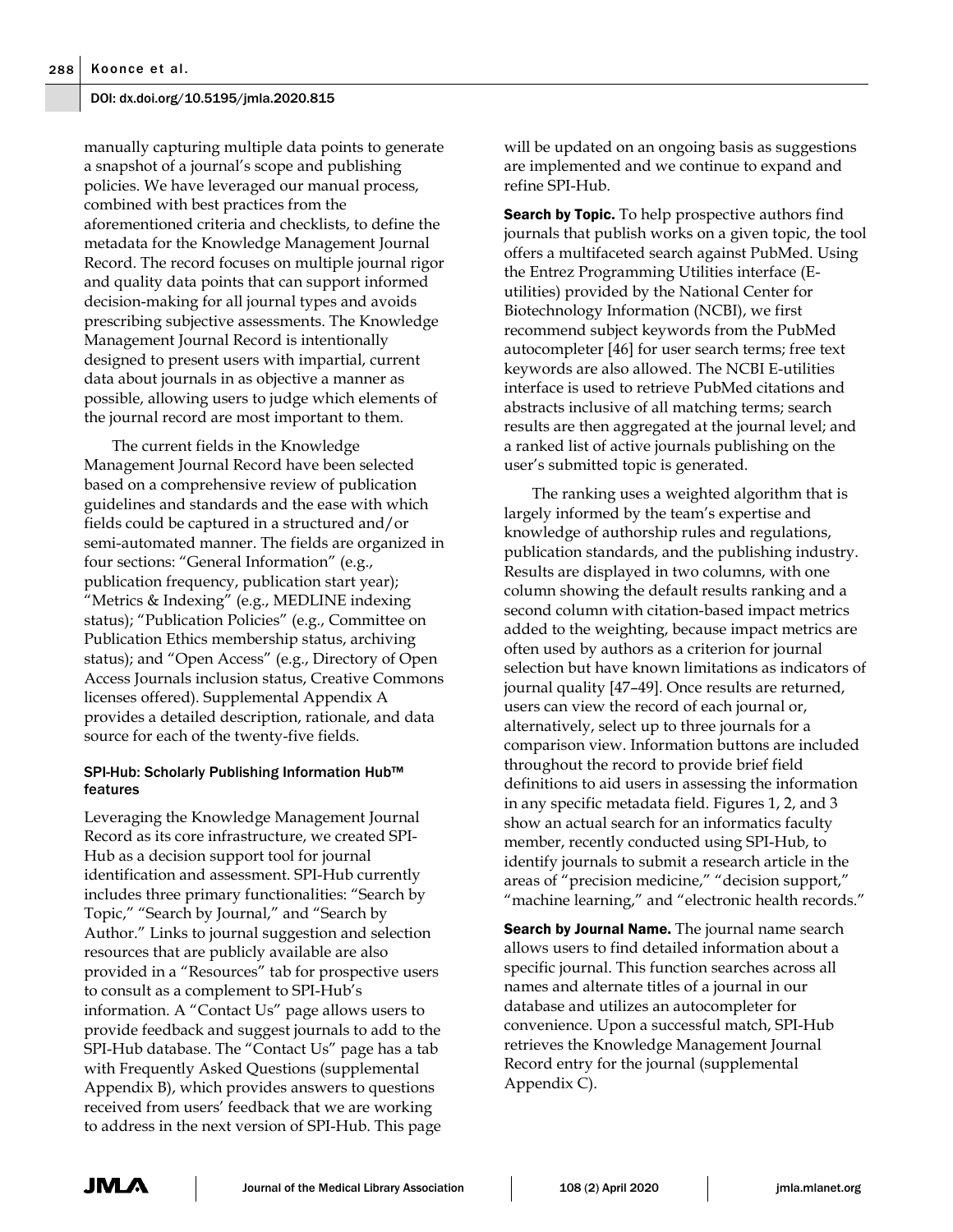Figure 1 Example Search by Topic

| VANDERBILT V UNIVERSITY<br><b>MEDICAL CENTER</b>                                                                                                                                                                                                                                                     | <b>TM</b><br><b>Scholarly Publishing Information Hub</b>                                                                                   |  |  |  |  |  |  |  |
|------------------------------------------------------------------------------------------------------------------------------------------------------------------------------------------------------------------------------------------------------------------------------------------------------|--------------------------------------------------------------------------------------------------------------------------------------------|--|--|--|--|--|--|--|
|                                                                                                                                                                                                                                                                                                      | Overview<br><b>Resources</b><br><b>Contact Us</b><br><b>Search</b><br>Feedback<br><b>Author</b><br><b>Topic</b><br>Journal                 |  |  |  |  |  |  |  |
| Identify journals in which to publish your research<br>Run individual searches and select the most representative keywords matching your topic of research.<br>Use free text if no autocomplete match is found.<br>Up to five keywords and/or free text can be combined.<br>Enter<br>Search by Topic |                                                                                                                                            |  |  |  |  |  |  |  |
| precision medicine                                                                                                                                                                                                                                                                                   | $\mathbf{x}$<br>$\mathbf{x}$<br>$\mathbf x$<br>decision support<br>machine learning<br>electronic health records<br><b>SUBMIT</b><br>Reset |  |  |  |  |  |  |  |

Figure 2 Journal results from Search by Topic option

| VANDERBILT VUNIVERSITY<br><b>MEDICAL CENTER</b>          |                             | <b>Scholarly Publishing Information Hub</b>                                                                                           |                             |  |  |
|----------------------------------------------------------|-----------------------------|---------------------------------------------------------------------------------------------------------------------------------------|-----------------------------|--|--|
| <b>Return to Search</b>                                  |                             |                                                                                                                                       |                             |  |  |
|                                                          |                             | QUERY: Precision medicine AND Decision support AND Machine learning AND Electronic health records<br>Number of journals retrieved: 19 |                             |  |  |
| <b>RESULTS @</b>                                         |                             | <b>RESULTS WEIGHTED WITH IMPACT METRICS @</b>                                                                                         |                             |  |  |
|                                                          | Compare<br>Up to 5 journals |                                                                                                                                       | Compare<br>Up to 5 journals |  |  |
| Journal of the American Medical                          | $\bullet$<br>$\Box$         | Journal of the American Medical                                                                                                       | $\bullet$<br>$\Box$         |  |  |
| <b>Informatics Association</b>                           |                             | <b>Informatics Association</b>                                                                                                        |                             |  |  |
| Computer methods and programs in                         | п                           | <b>Computer methods and programs in</b>                                                                                               | $\Box$                      |  |  |
| biomedicine                                              |                             | biomedicine                                                                                                                           |                             |  |  |
| Annals of surgery                                        | п                           | Annals of surgery                                                                                                                     | п                           |  |  |
| Annals of the New York Academy of                        | $\Box$                      | <b>PLoS</b> computational biology                                                                                                     | $\Box$                      |  |  |
| <b>Sciences</b>                                          |                             | Annals of the New York Academy of                                                                                                     | $\Box$                      |  |  |
| Academic emergency medicine                              | $\Box$                      | <b>Sciences</b>                                                                                                                       |                             |  |  |
| The oncologist                                           | $\Box$                      | <b>IEEE</b> journal of biomedical and health                                                                                          | $\Box$                      |  |  |
| <b>PLoS</b> computational biology                        | □                           | <b>informatics</b><br>The oncologist                                                                                                  | $\Box$                      |  |  |
| IEEE journal of biomedical and health                    | $\Box$                      |                                                                                                                                       | $\Box$                      |  |  |
| <b>informatics</b>                                       | $\Box$                      | <b>Surgery</b>                                                                                                                        | $\Box$                      |  |  |
| Journal of the Royal Society Interface<br><b>Surgery</b> | $\Box$                      | <b>Academic emergency medicine</b><br><b>Scientific reports</b>                                                                       | □                           |  |  |
|                                                          |                             |                                                                                                                                       |                             |  |  |
| <b>BMC</b> medical informatics and decision<br>making    | $\Box$                      | <b>Cancer letters</b>                                                                                                                 | $\Box$                      |  |  |
| <b>Current cardiology reports</b>                        | $\Box$                      | Journal of acquired immune deficiency<br>syndromes                                                                                    | $\Box$                      |  |  |
| <b>Cancer letters</b>                                    | □                           | <b>Journal of biomedical informatics</b>                                                                                              | □                           |  |  |
| Journal of acquired immune deficiency                    | $\Box$                      | Journal of diabetes and its complications                                                                                             | $\Box$                      |  |  |
| syndromes                                                |                             | <b>BMC</b> medical informatics and decision                                                                                           | $\Box$                      |  |  |
| <b>Scientific reports</b>                                | п                           | making                                                                                                                                |                             |  |  |
| Journal of biomedical informatics                        | $\Box$                      | <b>Current cardiology reports</b>                                                                                                     | $\Box$                      |  |  |
| Journal of diabetes and its complications                | $\Box$                      | Artificial intelligence in medicine                                                                                                   | $\Box$                      |  |  |
| Artificial intelligence in medicine                      | $\Box$                      | Journal of the Royal Society Interface                                                                                                | $\Box$                      |  |  |
| <b>JMIR</b> medical informatics                          | $\Box$                      | <b>JMIR</b> medical informatics                                                                                                       | $\Box$                      |  |  |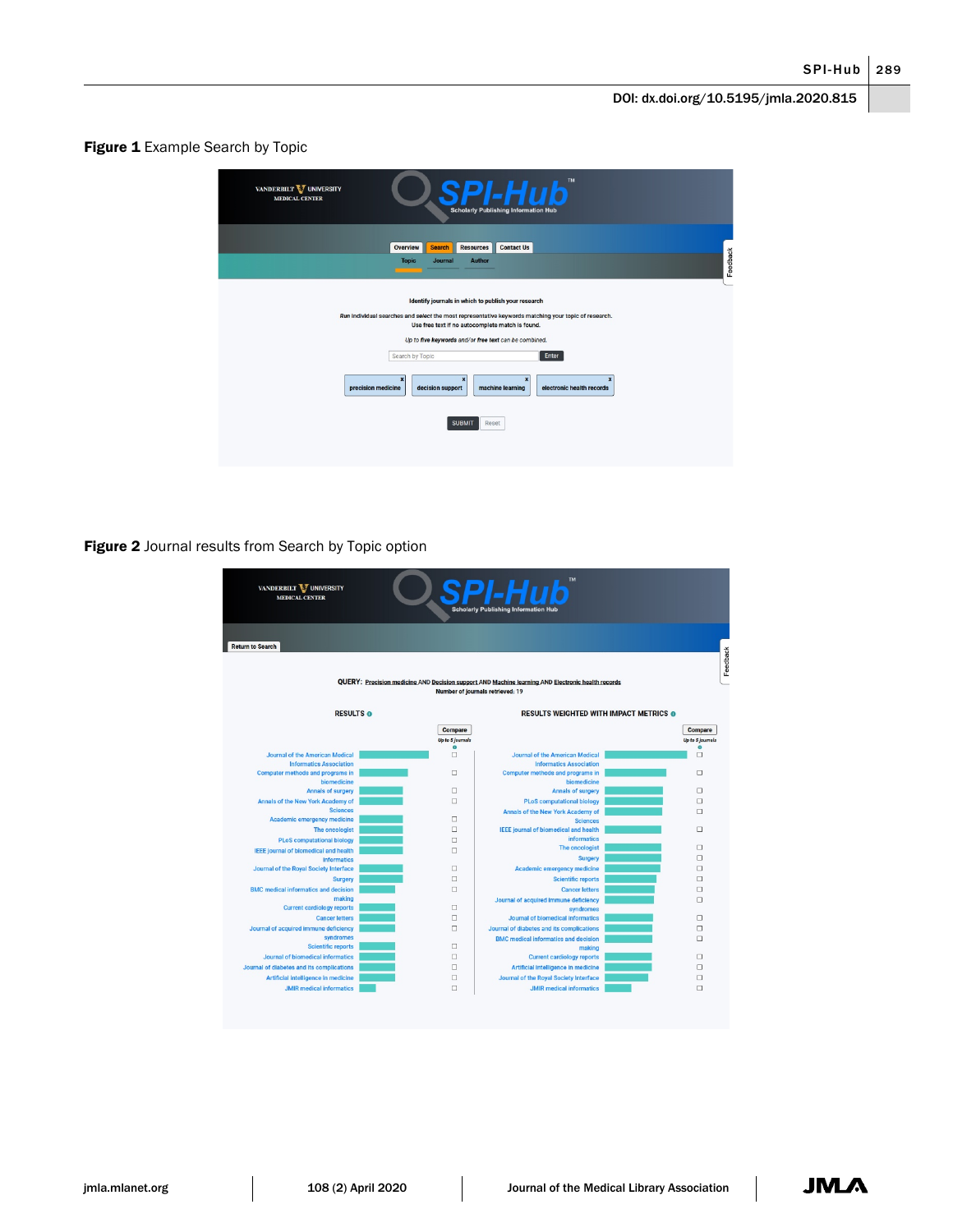**Figure 3** Example journal comparison screen

| SPLHub<br>VANDERBILT <b>V</b> UNIVERSITY<br><b>MEDICAL CENTER</b><br><b>Scholarly Publishing Information Hub</b> |      |                                                                  |                               |                                                                                         |                    |                                                                                                                                                                                                                                                |          |  |  |
|------------------------------------------------------------------------------------------------------------------|------|------------------------------------------------------------------|-------------------------------|-----------------------------------------------------------------------------------------|--------------------|------------------------------------------------------------------------------------------------------------------------------------------------------------------------------------------------------------------------------------------------|----------|--|--|
|                                                                                                                  |      |                                                                  |                               |                                                                                         |                    |                                                                                                                                                                                                                                                |          |  |  |
| <b>Back</b>                                                                                                      | Home | <b>General Information</b>                                       | <b>Metrics &amp; Indexing</b> | <b>Publication Policies</b>                                                             | <b>Open Access</b> | <b>Citations</b>                                                                                                                                                                                                                               |          |  |  |
|                                                                                                                  |      |                                                                  |                               |                                                                                         |                    |                                                                                                                                                                                                                                                | Feedback |  |  |
| Journal title:                                                                                                   |      | <b>Journal of the American Medical</b>                           |                               | <b>Computer methods and programs in</b>                                                 |                    | <b>IEEE</b> journal of biomedical and health                                                                                                                                                                                                   |          |  |  |
|                                                                                                                  |      | <b>Informatics Association</b>                                   |                               | biomedicine                                                                             |                    | <b>informatics</b>                                                                                                                                                                                                                             |          |  |  |
| Corporate author(s): <sup>®</sup>                                                                                |      | <b>American Medical Informatics</b><br><b>Association (AMIA)</b> |                               | Not applicable                                                                          |                    | <b>IEEE Communication Society</b><br><b>IEEE Signal Processing Society</b><br><b>IEEE Computer Society</b><br>IEEE Engineering in Medicine and Biology<br><b>Society</b><br>Institute of Electrical and Electronics<br><b>Engineers (IEEE)</b> |          |  |  |
| <b>ISSN: O</b>                                                                                                   |      | 1067-5027(Print); 1527-974X(Electronic)                          |                               | 0169-2607(Print); 1872-7565(Electronic)                                                 |                    | 2168-2194(Print); 2168-2208(Electronic)                                                                                                                                                                                                        |          |  |  |
| Scope/Aims URL: <sup>®</sup>                                                                                     |      | Journal scope/aims link                                          |                               | Journal scope/aims link                                                                 |                    | Journal scope/aims link                                                                                                                                                                                                                        |          |  |  |
| Publisher: O                                                                                                     |      | <b>Oxford University Press</b>                                   |                               | <b>Elsevier</b>                                                                         |                    | <b>Institute of Electrical and Electronics</b><br><b>Engineers (IEEE)</b>                                                                                                                                                                      |          |  |  |
| Publication start year: <sup>O</sup>                                                                             |      | 1994                                                             |                               | 1985                                                                                    |                    | 2013                                                                                                                                                                                                                                           |          |  |  |
| <b>Publication frequency: 6</b>                                                                                  |      | <b>Monthly</b>                                                   |                               | 15 issues per year                                                                      |                    | 6 issues per year                                                                                                                                                                                                                              |          |  |  |
| Link to author instructions: <sup>@</sup>                                                                        |      | <b>Author instructions link</b>                                  |                               | <b>Author instructions link</b>                                                         |                    | <b>Author instructions link</b>                                                                                                                                                                                                                |          |  |  |
| Link to journal homepage: ®                                                                                      |      | Journal homepage link                                            |                               | Journal homepage link                                                                   |                    | Journal homepage link                                                                                                                                                                                                                          |          |  |  |
| <b>Previous title:</b>                                                                                           |      |                                                                  |                               | This journal used to be known as<br>Computer programs in biomedicine<br>$(1970 - 1985)$ |                    | This journal used to be known as IEEE<br>transactions on information technology in<br>biomedicine (1997-2012)                                                                                                                                  |          |  |  |

**Search by Author.** The author search functionality provides another mechanism for identifying potential publication venues by allowing the user to quickly view the scholarly journals in which colleagues working in similar areas of interest and research have published. The interface allows the user to input structured citation lists that may constitute an online curriculum vitae, including an ORCID identifier, an NCBI My Bibliography link, or the public uniform resource locator (URL) of a Zotero personal library or group [50–52]. This selection was informed both by prevalence of use [53–55] and by the provision of citation information via structured formats that can be parsed for comparisons to journals in SPI-Hub. Once journal matches are identified, the tool returns a list of hyperlinks to SPI-Hub records (supplemental Appendix D).

## Data sources, automation, and verification

To initially populate the database, we downloaded the "List of All Journals Cited in PubMed" [56] and used the NCBI E-utilities to access the NLM Catalog to extract multiple data elements for each Knowledge Management Journal Record. For more comprehensive coverage, additional biomedical journals that were not indexed in PubMed were added, based on our team's knowledge of publication venues, via email solicitations, online news articles, and social media postings, with emphasis on the publishers with the largest number of journals [57]. We supplemented the information

downloaded from NLM by extracting data from multiple external sources via an application programming interface (API) and matching the data to SPI-Hub records (e.g., by comparing International Standard Serial Number [ISSN]) so that fields could be populated accordingly.

Based on patterns observed through manual completion of over 2,000 records, some fields are populated using information from publisher websites through semi-automated methods and manual review. When possible, publisher-level policies are established that apply to multiple journals. For example, a publisher may state that all of their journals undergo double-blind peer review, which enables us to create a standardized message for every journal produced by that publisher. Automated data accuracy and integrity checks are run periodically and used to update the database as new information becomes available from data sources.

## Status of implementation

SPI-Hub includes approximately 24,000 currently active journal titles. Record completion is ongoing, with priority given to the journals in which our institution's authors have most commonly published as well as the journals with the largest publishers, because those journals allow the record to be rapidly completed through automation of publisher-specific data. An internal study conducted to assess resource allocation for project completion and future maintenance, which detailed 4 distinct stages of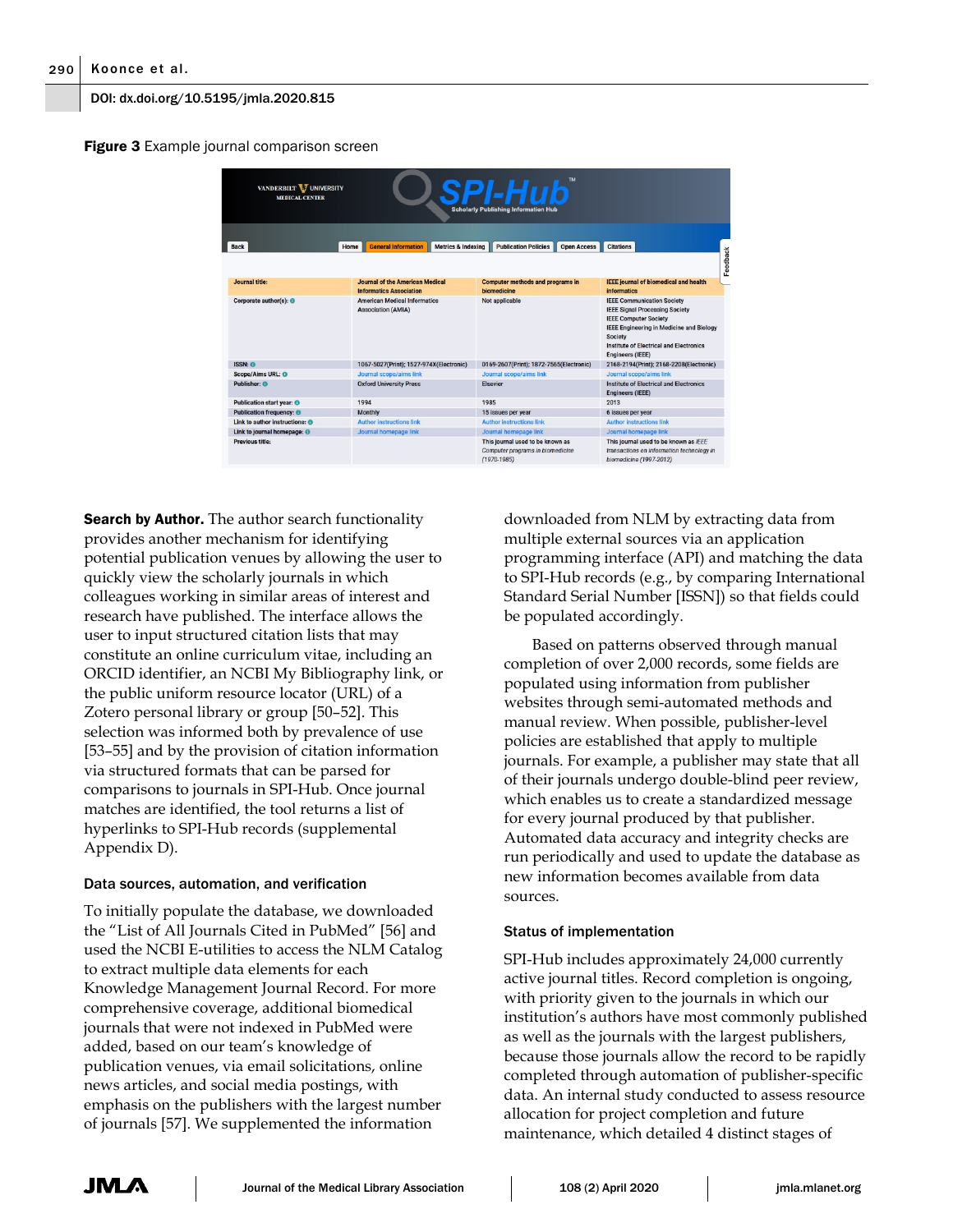automation, showed that the team was able each time to reduce the average time needed to fully complete journal records (supplemental Appendix E).

The last stage of automation, which is applicable to journals from large publishers, requires manual intervention only for 3 of the 25 metadata fields, showing a time reduction from 12.16 to 1.62 minutes to complete an entire record. With the introduction of automation, variances and errors were also greatly reduced, resulting in less time needed for quality control during the data acquisition phase of the project. To date, more than 16,100 records are fully completed in our database, with the remainder at least 50% complete.

# **DISCUSSION**

SPI-Hub is a decision support application to aid researchers in identifying journals in which to publish and for reviewing journal transparency and rigor. A user can quickly review all information in a Knowledge Management Journal Record holistically to gain important insights into a single journal. By comparing two or more records, a user can identify and evaluate differences. For example, the integration into the record of data from different sources allows users to distinguish between a journal's self-reported impact metrics and a verifiable JCR impact factor [58–60] and identify any discrepancies, while also reporting, when applicable, the existence of other impact metrics such as SciMago journal rank or CiteScore. Other fields such as peer review and open access policies rely on a journal's self-reported practices. While the tool accurately reflects the journal's stated peerreview policy, other methods may be required to fully assess the quality of peer review [61]. Results of test searches (Figures 1–3) very closely represent the types of results and feedback that the team provides to users through a manual process, thus demonstrating the potential value SPI-Hub has in assisting information professionals.

Our automation study demonstrates the efficiency of the automated and semi-automated techniques applied to SPI-Hub. Importantly, it shows that in our current work flow, the time needed to complete Knowledge Management Journal Records can be considerably shorter than with a manual process. These automation findings have important implications, as the significant reduction of the manual effort improves the

feasibility of keeping the information current. This will be key to the long-term sustainability of SPI-Hub.

As we further develop SPI-Hub, a robust maintenance strategy is also being implemented and will be key to the tool's ongoing success and usefulness. This strategy includes periodic assessment of changes and updates to journal websites and third-party data sources alike. Maintenance, with all of its challenges, requires an ongoing, significant behind-the-scenes effort because journal details (e.g., publisher, publication frequency, indexing status in biomedical databases) change over time and sources change their data structure. For example, the Committee on Publication Ethics's most recent change on how to search its membership data has already necessitated an update of our automated data gathering.

While SPI-Hub offers clear benefit as a decision support aid for journal identification and selection, there are two important limitations to report. First, while much progress has been made in the automation of data collection, more work is needed to fully automate the process. Second, at this stage, no effort has been made by the team to collect feedback from papers' authors and peer reviewers about their experience working with specific journals or publishers, which could provide additional information about whether the journal or publisher actually adheres to its stated policies.

Our approach offers the benefit of an open and transparent process: SPI-Hub makes every effort to provide unbiased, factual information by which users can perform journal quality assessments. All stakeholders recognize how critical it is that researchers and individuals who are seeking journals in which to publish are able to assess their rigor and transparency. Through a comprehensive knowledge management framework and the incorporation of multiple quality points specific to each journal, SPI-Hub provides an opportunity for holistic assessment of the trustworthiness of journals in which to publish research and acquire trusted knowledge.

Through a series of planned rollouts, beta testing, and collection of anonymous user feedback (supplemental Appendix F), SPI-Hub has been under a process of constant improvement and refinement. Planned changes to the system, informed by this process, are being communicated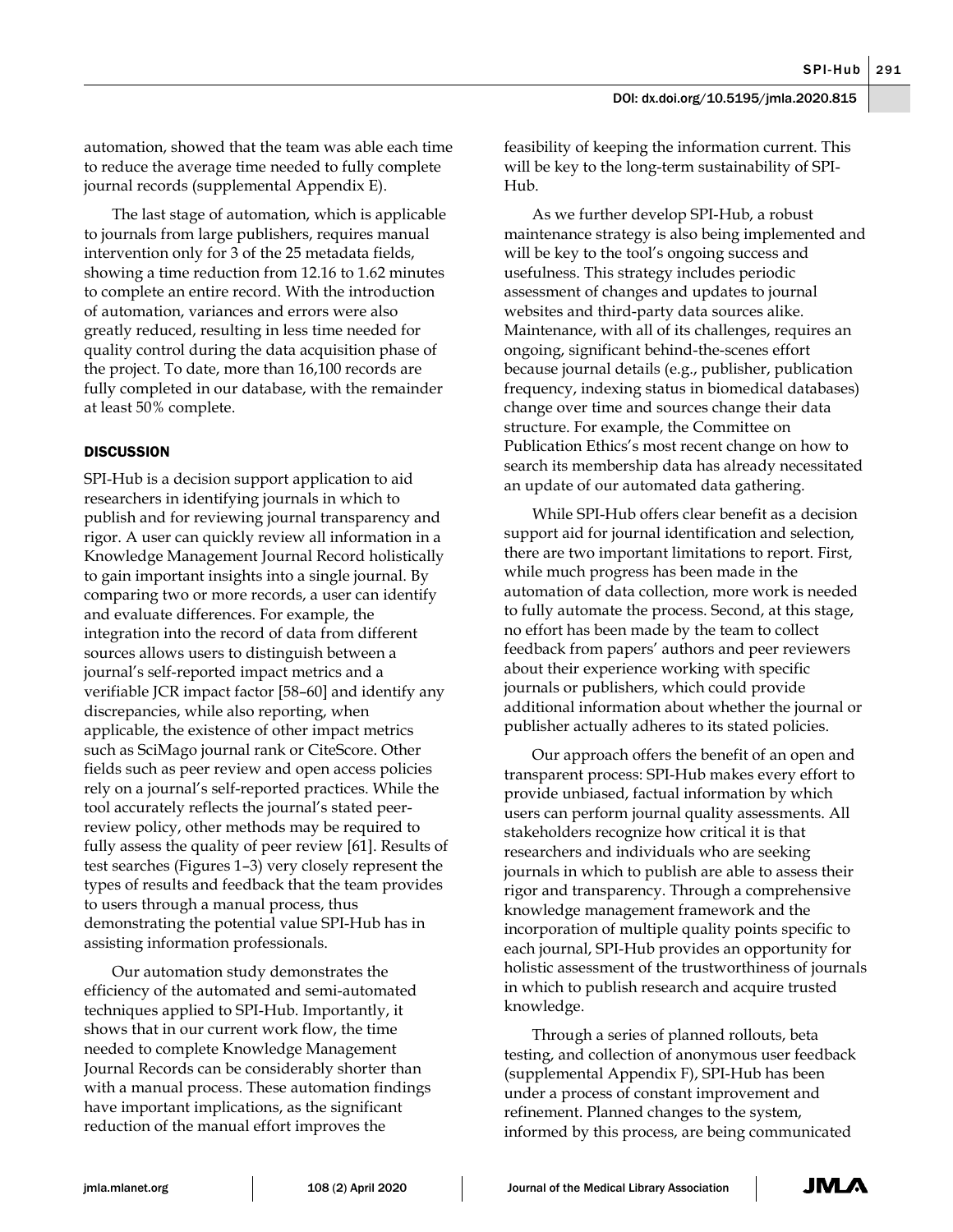to our users on an ongoing basis through a regularly updated Frequently Asked Questions page (supplemental Appendix B). At the conclusion of this phase of rapid refinement, SPI-Hub will be released to the general public and undergo a formal evaluation.

## ACKNOWLEDGMENTS

The authors acknowledge Marcia Epelbaum, Elizabeth Frakes, AHIP, Sheila Kusnoor, Patricia Lee, and Helen Naylor for their valuable feedback and contributions to SPI-Hub data entry.

## **REFERENCES**

- 1. Kircz JG. New practices for electronic publishing: how to maintain quality and guarantee integrity. Proceedings of the Second International Council for Science (ICSU)- United Nations Educational, Scientific and Cultural Organization (UNESCO) International Conference on Electronic Publishing in Science; UNESCO House, Paris; 20–23 Feb 2001. Amsterdam: International Council for Science; 20 Jun 2001. 8 p. (Available from: [<http://eos.wdcb.ru/eps2/unesco.tex/pdf/kirczfin.pdf>](http://eos.wdcb.ru/eps2/unesco.tex/pdf/kirczfin.pdf). [cited 7 Feb 2020].)
- 2. Smith R. Electronic publishing in science. BMJ. 2001 Mar 17;322(7287):627–9. DOI: [http://dx.doi.org/10.1136/bmj.322.7287.627.](http://dx.doi.org/10.1136/bmj.322.7287.627)
- 3. Suber P. Open access. Cambridge, MA: MIT Press; 2012. (Available from: [<https://mitpress.mit.edu/books/open](https://mitpress.mit.edu/books/open-access)[access>](https://mitpress.mit.edu/books/open-access). [cited 7 Feb 2020].)
- 4. Piwowar H, Priem J, Larivière V, Alperin JP, Matthias L, Norlander B, Farley A, West J, Haustein S. The state of OA: a large-scale analysis of the prevalence and impact of open access articles. PeerJ. 2018 Feb 13;6:e4375. DOI: [http://dx.doi.org/10.7717/peerj.4375.](http://dx.doi.org/10.7717/peerj.4375)
- 5. Science Europe. Plan S: making full and immediate open access a reality [Internet]. Brussels, Belgium: Science Europe; 2020 [cited 17 Oct 2019]. [<https://www.coalition](https://www.coalition-s.org/)s.org/ $>$ .
- 6. National Institutes of Health (NIH). NIH public access policy details [Internet]. Bethesda, MD: The Institutes [rev. 25 Mar 2016; cited 17 Oct 2019]. [<https://publicaccess.nih.gov/policy.htm>](https://publicaccess.nih.gov/policy.htm).
- 7. Research Councils UK. RCUK policy on open access and supporting guidance [Internet]. Swindon, UK: The Councils; 8 Apr 2013 [cited 17 Oct 2019]. [<https://www.ukri.org/files/legacy/documents/rcukope](https://www.ukri.org/files/legacy/documents/rcukopenaccesspolicy-pdf/) [naccesspolicy-pdf/>](https://www.ukri.org/files/legacy/documents/rcukopenaccesspolicy-pdf/).
- 8. Wellcome Trust. Open access policy [Internet]. London, UK: The Trust; [cited 17 Oct 2019]. [<https://wellcome.ac.uk/funding/guidance/open-access](https://wellcome.ac.uk/funding/guidance/open-access-policy)[policy>](https://wellcome.ac.uk/funding/guidance/open-access-policy).
- 9. Bill & Melinda Gates Foundation. Bill & Melinda Gates Foundation open access policy [Internet]. Seattle, WA: The Foundation [cited 17 Oct 2019]. [<https://www.gatesfoundation.org/How-We-](https://www.gatesfoundation.org/How-We-Work/General-Information/Open-Access-Policy)[Work/General-Information/Open-Access-Policy>](https://www.gatesfoundation.org/How-We-Work/General-Information/Open-Access-Policy).
- 10. National Science Foundation. Today's data, tomorrow's discoveries: increasing access to the results of research funded by the National Science Foundation [Internet]. Alexandria, VA: 18 Mar 2015 [cited 17 Oct 2019]. [<https://www.nsf.gov/pubs/2015/nsf15052/nsf15052.pdf>](https://www.nsf.gov/pubs/2015/nsf15052/nsf15052.pdf).
- 11. Lawrence S. Free online availability substantially increases a paper's impact. Nature. 2001 May 31;411(6837):521. DOI: [http://dx.doi.org/10.1038/35079151.](http://dx.doi.org/10.1038/35079151)
- 12. McCabe MJ, Snyder CM. Identifying the effect of open access on citations using a panel of science journals. Econ Inq. 2014 Oct;52(4):1284–300. DOI: [http://dx.doi.org/10.1111/ecin.12064.](http://dx.doi.org/10.1111/ecin.12064)
- 13. Kolata G. The price for 'predatory' publishing? \$50 million [Internet]. N Y Times. 2019 Apr 3:Science [cited 17 Oct 2019]. [<https://www.nytimes.com/2019/04/03/science/predatory](https://www.nytimes.com/2019/04/03/science/predatory-journals-ftc-omics.html)[journals-ftc-omics.html>](https://www.nytimes.com/2019/04/03/science/predatory-journals-ftc-omics.html).
- 14. Cobey KD, Grudniewicz A, Lalu MM, Rice DB, Raffoul H, Moher D. Knowledge and motivations of researchers publishing in presumed predatory journals: a survey. BMJ Open. 2019 Mar 23;9(3):e026516. DOI: [http://dx.doi.org/10.1136/bmjopen-2018-026516.](http://dx.doi.org/10.1136/bmjopen-2018-026516)
- 15. Bohannon J. Who's afraid of peer review? Science. 2013 Oct 4;342(6154):60–5. DOI: [http://dx.doi.org/10.1126/science.342.6154.60.](http://dx.doi.org/10.1126/science.342.6154.60)
- 16. Moher D, Shamseer L, Cobey KD, Lalu MM, Galipeau J, Avey MT, Ahmadzai N, Alabousi M, Barbeau P, Beck A, Daniel R, Frank R, Ghannad M, Hamel C, Hersi M, Hutton B, Isupov I, McGrath TA, McInnes MDF, Page MJ, Pratt M, Pussegoda K, Shea B, Srivastava A, Stevens A, Thavorn K, van Katwyk S, Ward R, Wolfe D, Yazdi F, Yu AM, Ziai H. Stop this waste of people, animals and money. Nature. 2017 Sep 7;549(7670):23–5. DOI: [http://dx.doi.org/10.1038/549023a.](http://dx.doi.org/10.1038/549023a)
- 17. Cobey KD, Lalu MM, Skidmore B, Ahmadzai N, Grudniewicz A, Moher D. What is a predatory journal? a scoping review. F1000Res. 2018 Jul 4;7:1001 [rev. 2018 Jan 1]. DOI[: http://dx.doi.org/10.12688/f1000research.15256.2.](http://dx.doi.org/10.12688/f1000research.15256.2)
- 18. Ross-White A, Godfrey CM, Sears KA, Wilson R. Predatory publications in evidence syntheses. J Med Libr Assoc. 2019 Jan;107(1):57–61. DOI: [http://dx.doi.org/10.5195/jmla.2019.491.](http://dx.doi.org/10.5195/jmla.2019.491)
- 19. Walters DJ, ed. Urgent action needed to preserve scholarly electronic journals [Internet]. New York, NY: Andrew W. Mellon Foundation and Association of Research Libraries; 13 Sep 2005 [cited 17 Oct 2019]. [<https://www.arl.org/resources/urgent-action-needed-to](https://www.arl.org/resources/urgent-action-needed-to-preserve-scholarly-electronic-journals/)[preserve-scholarly-electronic-journals/>](https://www.arl.org/resources/urgent-action-needed-to-preserve-scholarly-electronic-journals/).
- 20. Burnhill P. Tales from the Keepers Registry: serial issues about archiving & the web. Serials Rev. 2013 Dec;39(1):3–20. DOI: [http://dx.doi.org/10.1080/00987913.2013.10765481.](http://dx.doi.org/10.1080/00987913.2013.10765481)
- 21. ProQuest. Ulrichsweb global serials directory [Internet]. Ann Arbor, MI: ProQuest; 2019 [cited 17 Oct 2019]. [<http://ulrichsweb.serialssolutions.com>](http://ulrichsweb.serialssolutions.com/).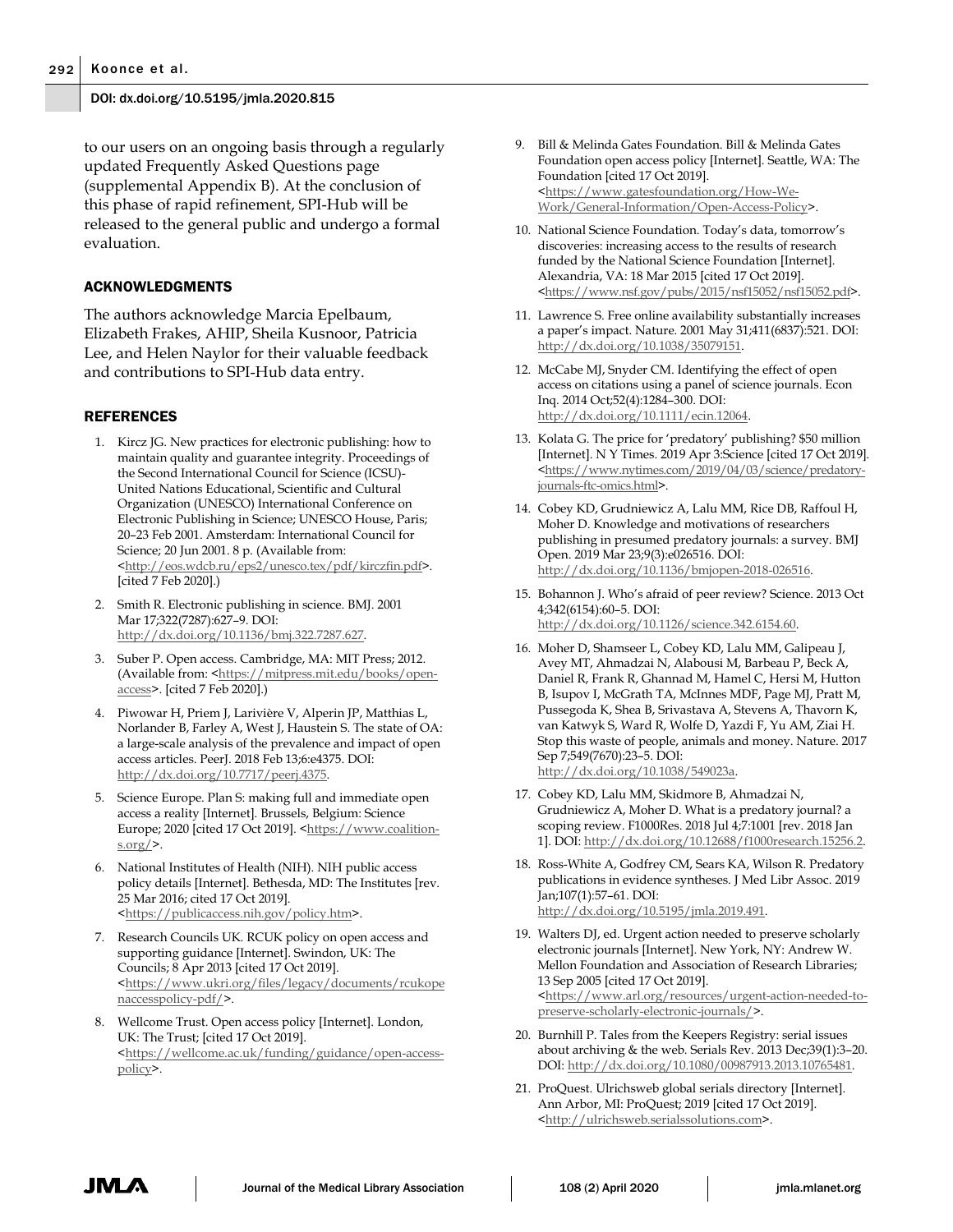- 22. OCLC. WorldCat [Internet]. Dublin, OH: OCLC; 2001–2020 [cited 17 Oct 2019]. [<https://www.worldcat.org/>](https://www.worldcat.org/).
- 23. US National Library of Medicine. NLM catalog [Internet]. Bethesda, MD: National Center for Biotechnology Information, The Library [cited 17 Oct 2019]. [<https://www.ncbi.nlm.nih.gov/nlmcatalog/>](https://www.ncbi.nlm.nih.gov/nlmcatalog/).
- 24. Think. Check. Submit. [Internet]. Think. Check. Submit.; 2019 [cited 17 Oct 2019]. [<https://thinkchecksubmit.org/>](https://thinkchecksubmit.org/).
- 25. Directory of Open Access Journals (DOAJ). Information for publishers [Internet]. The Directory [cited 17 Oct 2019]. [<https://doaj.org>](https://doaj.org/).
- 26. Laine C, Winker MA. Identifying predatory or pseudojournals. Biochem Med (Zagreb). 2017 Jun 15;27(2):285–91. DOI: [http://dx.doi.org/10.11613/BM.2017.031.](http://dx.doi.org/10.11613/BM.2017.031)
- 27. Basken P. Why Beall's List died–and what it left unresolved about open access [Internet]. Chron Higher Educ. 12 Sep 2017 [updated 13 Sep 2017; cited 17 Oct 2019]. [<https://www.chronicle.com/article/Why-Beall-s-List-](https://www.chronicle.com/article/Why-Beall-s-List-Died-/241171)[Died-/241171>](https://www.chronicle.com/article/Why-Beall-s-List-Died-/241171).
- 28. Beall J. What I learned from predatory publishers. Biochem Med (Zagreb). 2017 Jun 15;27(2):273–8. DOI: [http://dx.doi.org/10.11613/BM.2017.029.](http://dx.doi.org/10.11613/BM.2017.029)
- 29. Malički M, Aalbersberg IJ, Bouter L, Ter Riet G. Journals' instructions to authors: a cross-sectional study across scientific disciplines. PLoS One. 2019 Sep 5;14(9):e0222157. DOI: [http://dx.doi.org/10.1371/journal.pone.0222157.](http://dx.doi.org/10.1371/journal.pone.0222157)
- 30. Manca A, Moher D, Cugusi L, Dvir Z, Deriu F. How predatory journals leak into PubMed. CMAJ. 2018 Sep 4;190(35):E1042–E1045. DOI: [http://dx.doi.org/10.1503/cmaj.180154.](http://dx.doi.org/10.1503/cmaj.180154)
- 31. Cabells. Cabells scholarly analytics [Internet]. Beaumont, TX: Cabells International [cited 17 Oct 2019]. [<https://www2.cabells.com/>](https://www2.cabells.com/).
- 32. Cofactor journal selector [Internet]. London, UK: Cofactor; 2019 [cited 17 Oct 2019]. [<http://cofactorscience.com/journal-selector>](http://cofactorscience.com/journal-selector).
- 33. Edanz Group. Edanz journal selector [Internet]. Fukuoka, Japan: Edanz Group Japan; 2019 [cited 17 Oct 2019]. [<https://www.edanzediting.com/journal-selector>](https://www.edanzediting.com/journal-selector).
- 34. Elsevier. Journal finder [Internet]. Amsterdam, Netherlands: Elsevier; 2019 [cited 17 Oct 2019]. [<https://journalfinder.elsevier.com/>](https://journalfinder.elsevier.com/).
- 35. IEEE. Publication recommender [Internet]. New York, NY: IEEE; 2018 [cited 17 Oct 2019]. [<http://publication](http://publication-recommender.ieee.org/home)[recommender.ieee.org/home>](http://publication-recommender.ieee.org/home).
- 36. Research Square. JournalGuide [Internet]. Durham, NC: Research Square; 2014 [cited 17 Oct 2019]. [<https://www.journalguide.com/>](https://www.journalguide.com/).
- 37. Clarivate. Manuscript matcher [Internet]. Philadelphia, PA: Clarivate; 2019 [cited 17 Oct 2019]. [<https://endnote.com/product-details/manuscript](https://endnote.com/product-details/manuscript-matcher/)[matcher/>](https://endnote.com/product-details/manuscript-matcher/).
- 38. Clarivate Analytics. Master journal list beta [Internet]. Philadelphia, PA: Clarivate Analytics; 2019 [cited 17 Oct 2019]. [<https://apps.clarivate.com/mjl-beta/home>](https://apps.clarivate.com/mjl-beta/home).
- 39. University of Washington. DataLab publish & flourish [Internet]. Seattle, WA: The DataLab [updated 5 Sep 2017; cited 17 Oct 2019]. [<http://flourishoa.org/>](http://flourishoa.org/).
- 40. Schuemie MJ, Kors JA. JANE: suggesting journals, finding experts. Bioinformatics. 2008 Mar 1;24(5):727–8. DOI: [http://dx.doi.org/10.1093/bioinformatics/btn006.](http://dx.doi.org/10.1093/bioinformatics/btn006)
- 41. SpringerNature. Journal suggester [Internet]. New York, NY: SpringerNature; 2018 [cited 17 Oct 2019]. [<https://journalsuggester.springer.com/>](https://journalsuggester.springer.com/).
- 42. DesAutels SJ, Zutter MM, Williams AW, Giuse DA, Fox ZE, Youngblood M, Stead WW, Giuse NB. Integrating evidence to inform lab test selection into a knowledge management framework. Paper presented at: American Medical Informatics Association (AMIA) Clinical Informatics Conference; Scottsdale, AZ; May 2018.
- 43. DesAutels SJ, Fox ZE, Giuse DA, Williams AM, Kou QH, Weitkamp A, Patel NR, Giuse NB. Using best practices to extract, organize, and reuse embedded decision support content knowledge rules from mature clinical systems. AMIA Annu Symp Proc. 2017 Feb 10;2016:504–13. (Available from: [<https://www.ncbi.nlm.nih.gov/pmc/articles/PMC53](https://www.ncbi.nlm.nih.gov/pmc/articles/PMC5333252/) [33252/>](https://www.ncbi.nlm.nih.gov/pmc/articles/PMC5333252/). [cited 6 Feb 2020].)
- 44. Giuse, Nunzia B. (Center for Knowledge Management, Strategy & Innovation, Vanderbilt University Medical Center, Nashville, TN). Conversation with: Taneya Koonce and Annette Williams (Center for Knowledge Management, Strategy & Innovation, Vanderbilt University Medical Center, Nashville, TN). 7 Mar 2019.
- 45. Koonce TY, Blasingame MN, Williams AM, Zhao J, Fox ZE, Frakes ET, DesAutels SJ, Clark JD, Giuse DA, Giuse NB. Transparency in publishing: how to best inform the journal selection process. Presented at: MLA '19, the 119th Medical Library Association Annual Meeting; Chicago, IL; 6 May 2019.
- 46. Lu Z, Wilbur WJ, McEntyre JR, Iskhakov A, Szilagyi L. Finding query suggestions for PubMed. AMIA Annu Symp Proc. 2009 Nov 14;2009:396–400. (Available from: [<https://www.ncbi.nlm.nih.gov/pmc/articles/PMC28154](https://www.ncbi.nlm.nih.gov/pmc/articles/PMC2815412) [12>](https://www.ncbi.nlm.nih.gov/pmc/articles/PMC2815412). [cited 6 Feb 2020].)
- 47. BMC. Find the right journal [Internet]. London, UK: BioMed Central [cited 17 Oct 2019]. [<https://www.biomedcentral.com/getpublished/find-the](https://www.biomedcentral.com/getpublished/find-the-right-journal)[right-journal>](https://www.biomedcentral.com/getpublished/find-the-right-journal).
- 48. Garfield E. The history and meaning of the journal impact factor. JAMA. 2006 Jan 4;295(1):90–3. DOI: [http://dx.doi.org/10.1001/jama.295.1.90.](http://dx.doi.org/10.1001/jama.295.1.90)
- 49. Roldan-Valadez E, Salazar-Ruiz SY, Ibarra-Contreras R, Rios C. Current concepts on bibliometrics: a brief review about impact factor, Eigenfactor score, CiteScore, SCImago journal rank, source-normalised impact per paper, H-index, and alternative metrics. Ir J Med Sci. 2019 Aug;188(3):939– 51. DOI: [http://dx.doi.org/10.1007/s11845-018-1936-5.](http://dx.doi.org/10.1007/s11845-018-1936-5)
- 50. ORCID. Our mission [Internet]. ORCID [cited 17 Oct 2019]. [<https://orcid.org/about/what-is-orcid/mission>](https://orcid.org/about/what-is-orcid/mission).
- 51. National Center for Biotechnology Information. My NCBI help: my bibliography [Internet]. Bethesda, MD: The Center [updated May 2019; cited 17 Oct 2019]. [<https://www.ncbi.nlm.nih.gov/books/NBK53595/>](https://www.ncbi.nlm.nih.gov/books/NBK53595/).